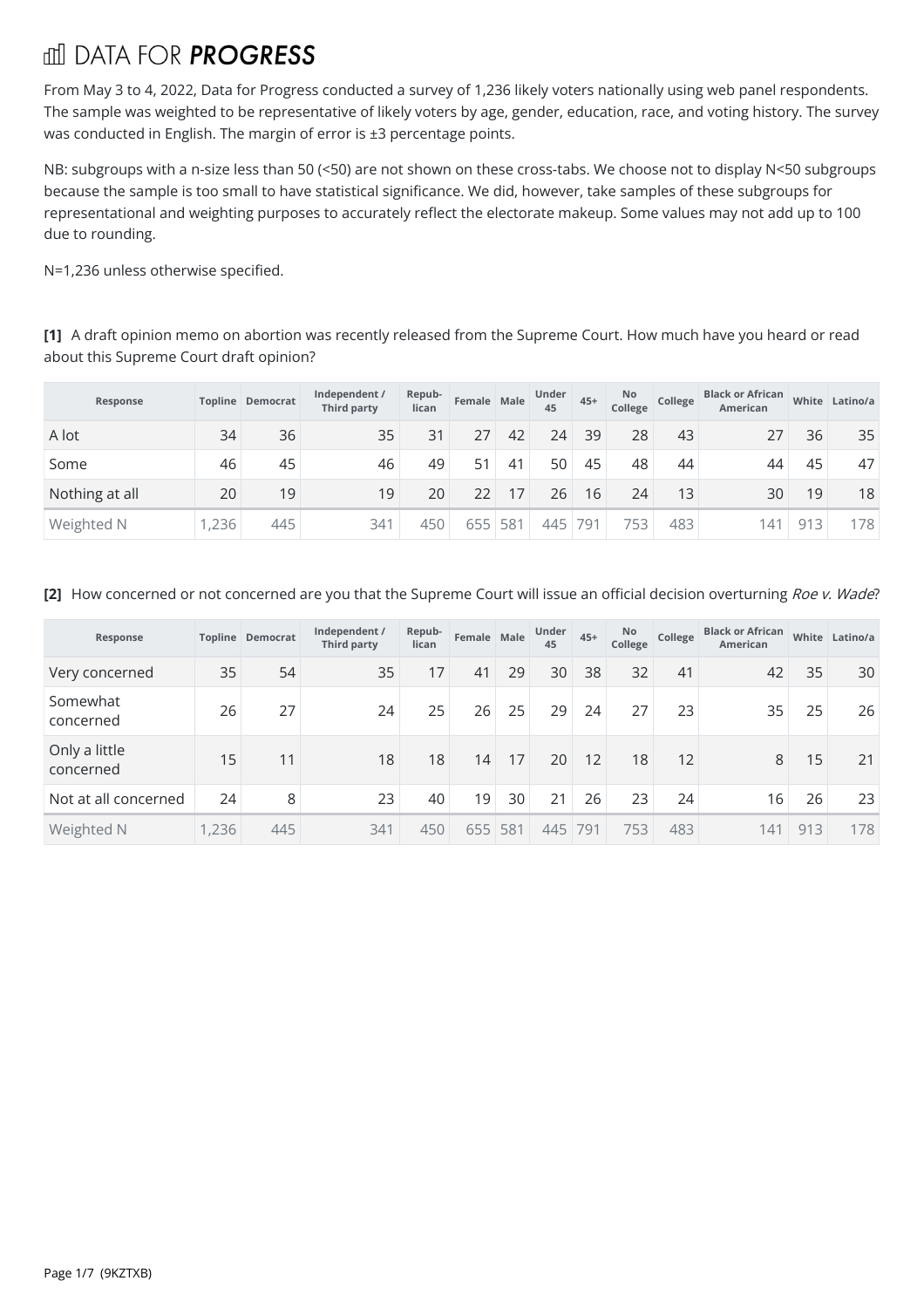**[3]** A draft opinion memo on abortion was recently released from the Supreme Court.

This opinion states that a majority of Supreme Court justices support overturning Roe v. Wade, the 1973 ruling that guarantees the right to an abortion under the constitution. If Roe v. Wade is overturned, it would allow states to ban abortion.

Knowing what you know now, how concerned or not concerned are you that the Supreme Court will issue an official decision overturning Roe v. Wade?

| Response                   |       | Topline Democrat | Independent /<br><b>Third party</b> | Repub-<br>lican | Female Male |    | Under<br>45 | $45+$ | <b>No</b><br>College | College | <b>Black or African</b><br><b>American</b> |     | White Latino/a |
|----------------------------|-------|------------------|-------------------------------------|-----------------|-------------|----|-------------|-------|----------------------|---------|--------------------------------------------|-----|----------------|
| Very concerned             | 40    | 59               | 41                                  | 21              | 46          | 34 | 38          | 42    | 39                   | 43      | 47                                         | 40  | 37             |
| Somewhat<br>concerned      | 23    | 24               | 22                                  | 21              | 24          | 21 | 24          | 21    | 23                   | 21      | 32                                         | 21  | 25             |
| Only a little<br>concerned | 13    | 10               | 15                                  | 15              | 12          | 15 | 17          | 11    | 14                   | 12      | 7                                          | 13  | 17             |
| Not at all concerned       | 24    | 6                | 22                                  | 43              | 19          | 30 | 21          | 26    | 24                   | 24      | 15                                         | 27  | 21             |
| Weighted N                 | 1,236 | 445              | 341                                 | 450             | 655 581     |    | 445         | 791   | 753                  | 483     | 141                                        | 913 | 178            |

#### **[4]** How concerned or not concerned are you that the Supreme Court's decision on abortion will **personally affect you**?

| Response                   |      | <b>Topline Democrat</b> | Independent /<br>Third party | Repub-<br>lican | Female Male     |    | Under<br>45 | $45+$ | No<br>College   | College | <b>Black or African</b><br><b>American</b> |     | White Latino/a |
|----------------------------|------|-------------------------|------------------------------|-----------------|-----------------|----|-------------|-------|-----------------|---------|--------------------------------------------|-----|----------------|
| Very concerned             | 11   | 16                      | 12                           | 6               | 14              | 8  | 17          | 8     | 11              | 11      | 20                                         | 8   | 17             |
| Somewhat<br>concerned      | 14   | 19                      | 11                           | 11              | 15 <sub>1</sub> | 12 | 20          | 10    | 14 <sub>1</sub> | 13      | 25                                         | 10  | 19             |
| Only a little<br>concerned | 14   | 16                      | 13                           | 11              | 11              | 16 | 15          | 13    | 14              | 13      | 6                                          | 14  | 18             |
| Not at all concerned       | 61   | 49                      | 64                           | 72              | 59              | 64 | 48          | 69    | 60              | 63      | 49                                         | 67  | 46             |
| Weighted N                 | ,236 | 445                     | 341                          | 450             | 655 581         |    | 445         | 791   | 753             | 483     | 141                                        | 913 | 178            |

**[5]** How concerned or not concerned are you that the Supreme Court's decision on abortion will **affect people close to you**?

| Response                   |       | Topline Democrat | Independent /<br>Third party | Repub-<br>lican | Female Male |         | Under<br>45 | $45+$ | <b>No</b><br>College | College | <b>Black or African</b><br><b>American</b> |     | White Latino/a |
|----------------------------|-------|------------------|------------------------------|-----------------|-------------|---------|-------------|-------|----------------------|---------|--------------------------------------------|-----|----------------|
| Very concerned             | 23    | 35               | 23                           | 11              | 29          | 16      | 25          | 22    | 22                   | 23      | 33                                         | 20  | 26             |
| Somewhat<br>concerned      | 20    | 30               | 16                           | 14              | 22          | 18      | 26          | 17    | 20                   | 21      | 30                                         | 19  | 24             |
| Only a little<br>concerned | 21    | 18               | 28                           | 19              | 18          | 25      | 22          | 21    | 22                   | 20      | 17                                         | 20  | 25             |
| Not at all concerned       | 36    | 17 <sub>1</sub>  | 34                           | 56              | 31          | 41      | 28          | 40    | 35                   | 36      | 20                                         | 41  | 25             |
| Weighted N                 | 1,236 | 445              | 341                          | 450             |             | 655 581 | 445         | 791   | 753                  | 483     | 141                                        | 913 | 178            |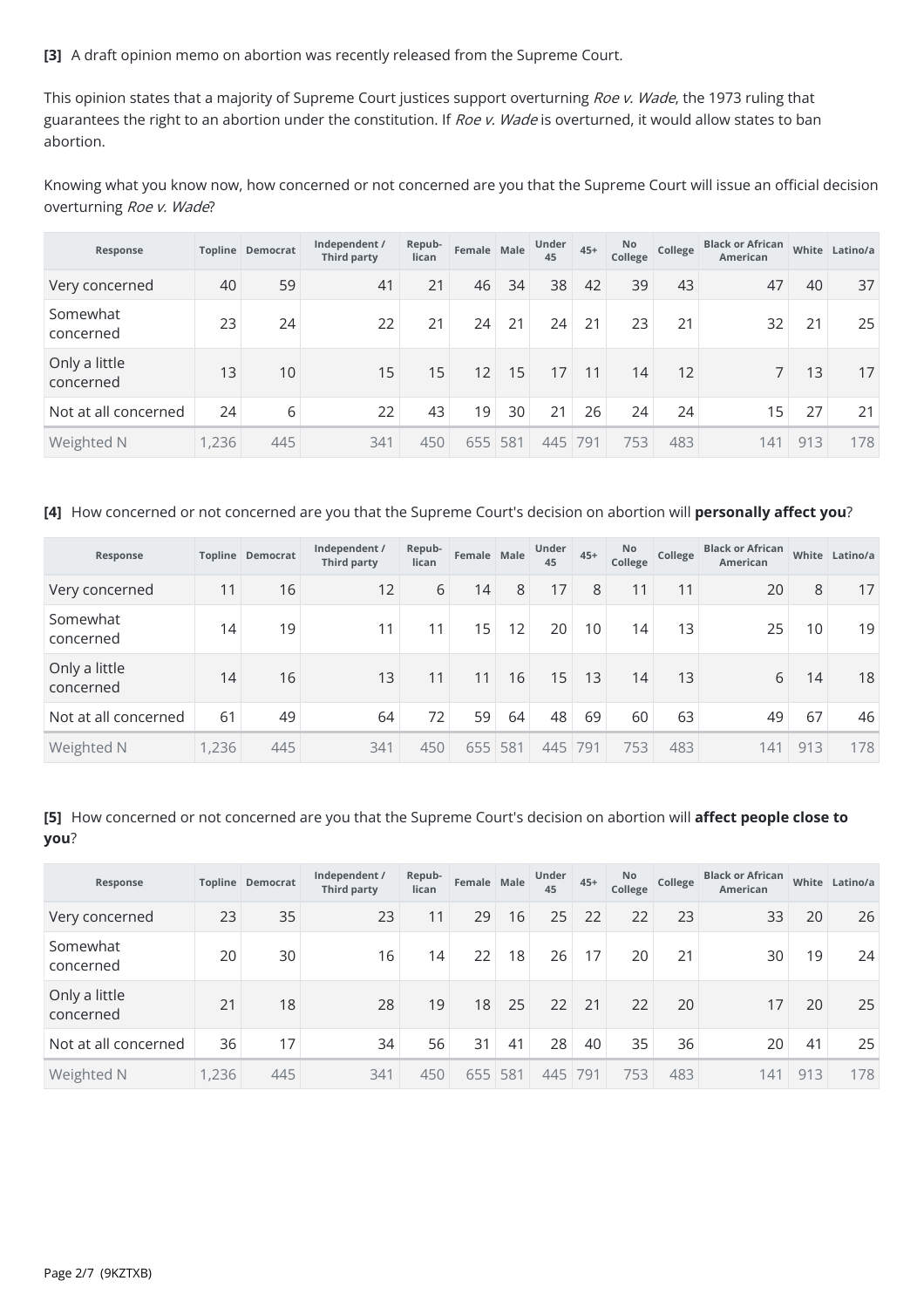## **[6]** If the Supreme Court overturns Roe v. Wade, how likely or unlikely do you think it is that abortion access will be restricted **in your state**?

| Response          |       | Topline Democrat | Independent /<br>Third party | Repub-<br>lican | Female Male     |    | Under<br>45 | $45+$ | <b>No</b><br>College | College | <b>Black or African</b><br><b>American</b> |     | White Latino/a |
|-------------------|-------|------------------|------------------------------|-----------------|-----------------|----|-------------|-------|----------------------|---------|--------------------------------------------|-----|----------------|
| Very likely       | 33    | 36               | 30                           | 32              | 32              | 35 | 27          | 37    | 31                   | 36      | 35                                         | 34  | 32             |
| Somewhat likely   | 22    | 18               | 21                           | 26              | 24              | 20 | 22          | 22    | 23                   | 21      | 18                                         | 23  | 21             |
| Somewhat unlikely | 16    | 17               | 17                           | 15              | 16              | 16 | 20          | 15    | 16 <sub>1</sub>      | 17      | 12                                         | 16  | 17             |
| Very unlikely     | 19    | 18               | 22                           | 17              | 15 <sub>1</sub> | 23 | 21          | 18    | 18 <sub>1</sub>      | 21      | 14                                         | 19  | 21             |
| Don't know        | 9     | 10 <sup>°</sup>  | 9                            | 9               | 13              | 6  | 11          | 9     | 12                   | 5       | 21                                         | 8   | 10             |
| Weighted N        | 1,236 | 445              | 341                          | 450             | 655 581         |    | 445         | 791   | 753                  | 483     | 141                                        | 913 | 178            |

**[7]** If the Supreme Court overturns Roe v. Wade, how likely or unlikely do you think it is that abortion access will be restricted **across the U.S.**?

| Response          |      | Topline Democrat | Independent /<br><b>Third party</b> | Repub-<br>lican | Female Male     |    | Under<br>45 | $45+$ | <b>No</b><br>College | College | <b>Black or African</b><br><b>American</b> |                          | White Latino/a |
|-------------------|------|------------------|-------------------------------------|-----------------|-----------------|----|-------------|-------|----------------------|---------|--------------------------------------------|--------------------------|----------------|
| Very likely       | 37   | 46               | 36                                  | 27              | 38              | 35 | 25          | 43    | 35                   | 39      | 41                                         | 37                       | 31             |
| Somewhat likely   | 34   | 33               | 30                                  | 39              | 35              | 33 | 38          | 32    | 33                   | 36      | 25                                         | 34                       | 42             |
| Somewhat unlikely | 14   | 11               | 16                                  | 16              | 13 <sup>1</sup> | 16 | 17          | 13    | 15 <sub>1</sub>      | 14      | 14                                         | 14                       | 14             |
| Very unlikely     |      | 2                | 10                                  | 10              | 6               | 9  | 9           | 6     |                      |         | 3                                          | 8                        | 6              |
| Don't know        | 8    | 7                | 8                                   | 8               | 9               |    | 10          | 6     | 10                   | 4       | 17                                         | $\overline{\phantom{1}}$ |                |
| Weighted N        | ,236 | 445              | 341                                 | 450             | 655 581         |    | 445         | 791   | 753                  | 483     | 141                                        | 913                      | 178            |

### **[8]** When thinking about abortion laws, which statement comes closest to your view, even if neither is exactly right?

| Response                                    |      | <b>Topline Democrat</b> | Independent /<br>Third party | Repub-<br>lican | Female Male |     | Under<br>45 | $45+$ | No<br>College | College | <b>Black or</b><br><b>African</b><br>American | White | Latino/a |
|---------------------------------------------|------|-------------------------|------------------------------|-----------------|-------------|-----|-------------|-------|---------------|---------|-----------------------------------------------|-------|----------|
| Abortion should be legal in<br>most cases   | 55   | 76                      | 63                           | 28              | 60          | 49  | 53          | 56    | 53            | 59      | 56                                            | 53    | 56       |
| Abortion should be illegal<br>in most cases | 37   | 16                      | 25                           | 67              | 32          | 44  | 35          | 39    | 38            | 36      | 27                                            | 41    | 32       |
| Don't know                                  | 8    | 8                       | 12                           | 5               | 8           |     | 12          | 6     | 9             | 5       | 17                                            | 6     | 12       |
| Weighted N                                  | ,236 | 445                     | 341                          | 450             | 655         | 581 | 445         | 791   | 753           | 483     | 141                                           | 913   | 178      |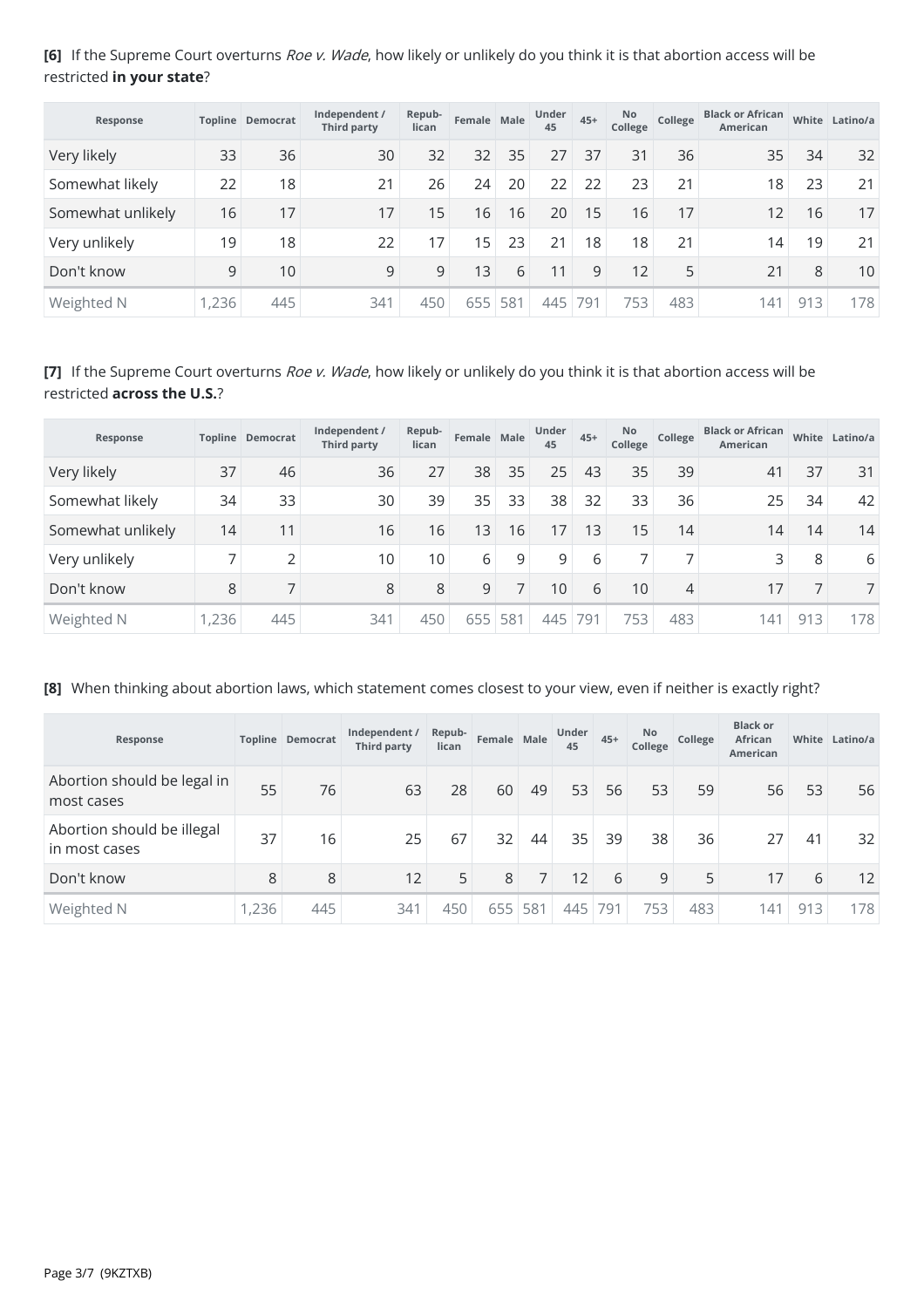**[9]** When thinking about abortion laws, which statement comes closest to your view, even if none is exactly right?

| Response                                                                                       |       | <b>Topline Democrat</b> | Inde-<br>pendent /<br><b>Third</b><br>party | Repub<br>lican | Female Male |     | Under<br>45 | $45+$ | No<br>College | College | <b>Black or</b><br><b>African</b><br><b>American</b> | White | Latino/a |
|------------------------------------------------------------------------------------------------|-------|-------------------------|---------------------------------------------|----------------|-------------|-----|-------------|-------|---------------|---------|------------------------------------------------------|-------|----------|
| I support abortions, and I think<br>abortion should be legal in most<br>cases                  | 31    | 49                      | 32                                          | 12             | 38          | 23  | 32          | 30    | 30            | 32      | 37                                                   | 29    | 26       |
| I don't personally support<br>abortions, but I think abortion<br>should be legal in most cases | 32    | 35                      | 39                                          | 25             | 29          | 36  | 30          | 34    | 32            | 33      | 34                                                   | 31    | 38       |
| Abortion should be illegal in<br>most cases                                                    | 32    | 12                      | 20                                          | 60             | 27          | 37  | 30          | 32    | 32            | 31      | 14                                                   | 36    | 29       |
| Don't know                                                                                     | 5     | 5                       | 10                                          | 3              | 6           | 5   | 8           | 4     | 6             | 4       | 14 <sub>1</sub>                                      | 4     | 7        |
| Weighted N                                                                                     | 1,236 | 445                     | 341                                         | 450            | 655         | 581 | 445         | 791   | 753           | 483     | 141                                                  | 913   | 178      |

**[10]** Would you like to see the Supreme Court reverse Roe v. Wade, the 1973 decision concerning abortion, or let it remain in place?

| Response                                  |      | <b>Topline Democrat</b> | Independent /<br>Third party | Repub-<br>lican | Female Male |     | Under<br>45 | $45+$ | <b>No</b><br>College | College | <b>Black or</b><br><b>African</b><br><b>American</b> | White | Latino/a |
|-------------------------------------------|------|-------------------------|------------------------------|-----------------|-------------|-----|-------------|-------|----------------------|---------|------------------------------------------------------|-------|----------|
| Should let Roe v. Wade<br>remain in place | 58   | 78                      | 62                           | 35              | 62          | 53  | 51          | 61    | 55                   | 62      | 61                                                   | 58    | 53       |
| Should reverse Roe v.<br>Wade             | 30   | 11                      | 27                           | 53              | 25          | 36  | 30          | 31    | 31                   | 30      | 17                                                   | 32    | 35       |
| Don't know                                | 12   | 12                      | 12                           | 12              | 13          | 10  | 18          | 8     | 14                   | 9       | 23                                                   | 10    | 13       |
| Weighted N                                | ,236 | 445                     | 341                          | 450             | 655         | 581 | 445         | 791   | 753                  | 483     | 141                                                  | 913   | 178      |

**[11]** In November 2022 there will be midterm elections for Congress, state, and local offices.

If the Supreme Court overturns Roe v. Wade, which guarantees the right to an abortion under the constitution, would you be more or less likely to vote in the November 2022 midterm elections?

| Response                      |       | Topline Democrat | Independent /<br>Third party | Repub-<br>lican | Female Male |       | Under<br>45    | $45+$          | No<br>College | College | <b>Black or</b><br>African<br>American |                | White Latino/a |
|-------------------------------|-------|------------------|------------------------------|-----------------|-------------|-------|----------------|----------------|---------------|---------|----------------------------------------|----------------|----------------|
| Much more likely              | 27    | 34               | 22                           | 23              | 27          | 26    | 25             | 28             | 25            | 29      | 30                                     | 25             | 31             |
| Somewhat more<br>likely       | 16    | 19               | 18                           | 13              | 19          | 14    | 23             | 12             | 20            | 11      | 30                                     | 13             | 25             |
| Somewhat less likely          | 5     | 5                | $\overline{4}$               | 6               | 6           | 5     | 8              | $\overline{4}$ | 6             | 4       | 7                                      | $\overline{4}$ | 12             |
| Much less likely              | 4     | 4                | 5                            | 3               | 3           | 4     | $\overline{7}$ | $\overline{2}$ | 5             | 2       | 3                                      | 3              | 7              |
| Wouldn't affect my<br>choice  | 48    | 38               | 52                           | 56              | 45          | 51    | 37             | 55             | 44            | 55      | 29                                     | 55             | 25             |
| <b>MORE LIKELY</b><br>(TOTAL) | 43    | 53               | 40                           | 36              | 46          | 40    | 48             | 40             | 45            | 40      | 60                                     | 38             | 56             |
| LESS LIKELY (TOTAL)           | 9     | 9                | 9                            | 9               | 9           | 9     | 15             | 6              | 11            | 6       | 10                                     | $\overline{7}$ | 19             |
| MORE LIKELY (NET)             | $+34$ | $+44$            | $+31$                        | $+27$           | $+37$       | $+31$ | $+33$          | $+34$          | $+34$         | $+34$   | $+50$                                  | $+31$          | $+37$          |
| Weighted N                    | 1,236 | 445              | 341                          | 450             | 655         | 581   | 445            | 791            | 753           | 483     | 141                                    | 913            | 178            |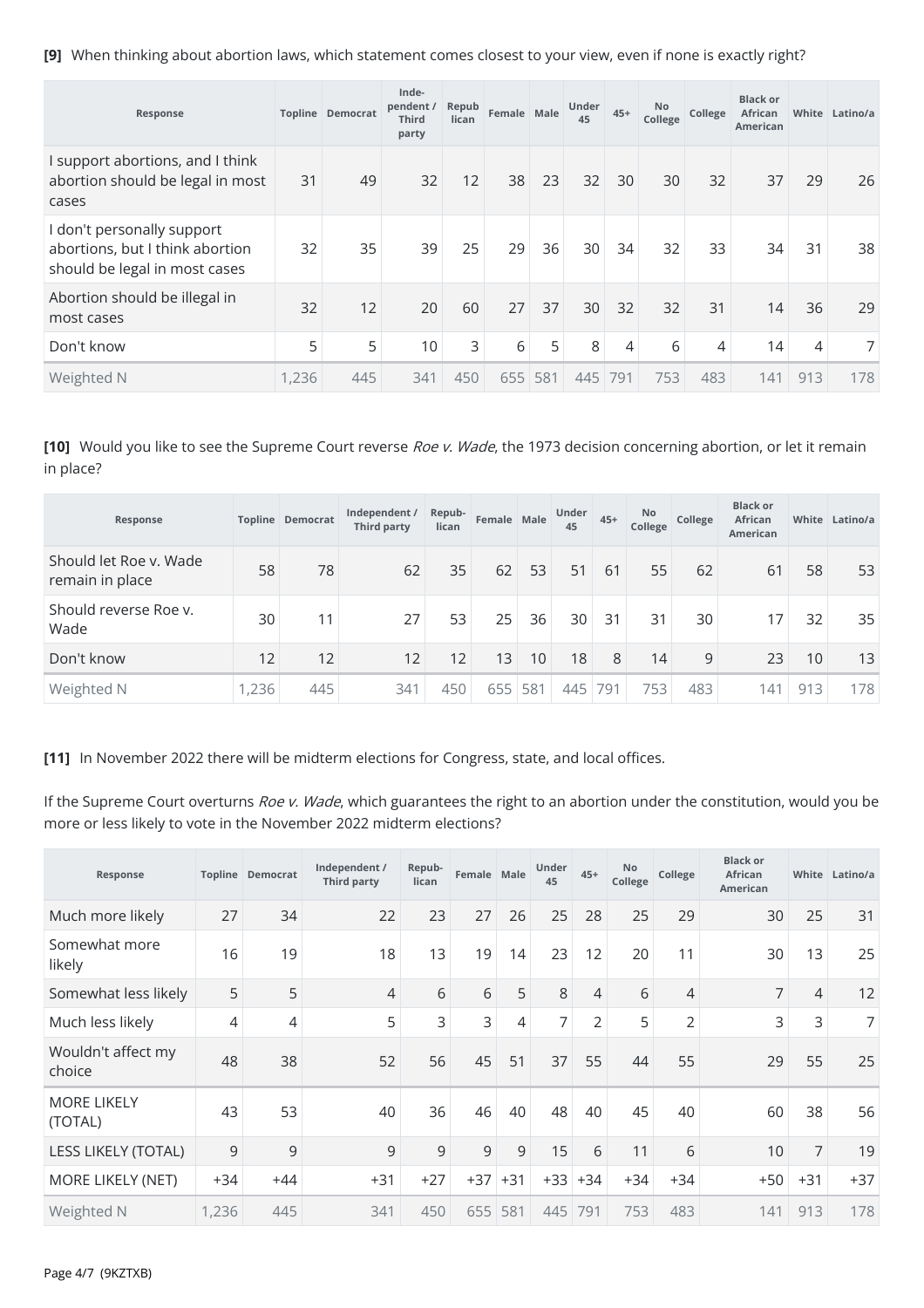**[12]** In November 2022 there will be midterm elections for Congress, state, and local offices.

If the Supreme Court overturns Roe v. Wade, which guarantees the right to an abortion under the constitution, would you be more or less likely to vote for **candidates who support protecting reproductive freedom** in the November 2022 midterm elections? (N=610)

| Response                      |       | Topline Democrat | Independent /<br>Third party | Repub-<br>lican | Female Male |                | Under<br>45 | $45+$ | No<br>College | College | <b>Black or</b><br><b>African</b><br><b>American</b> |       | White Latino/a |
|-------------------------------|-------|------------------|------------------------------|-----------------|-------------|----------------|-------------|-------|---------------|---------|------------------------------------------------------|-------|----------------|
| Much more likely              | 32    | 53               | 26                           | 16              | 36          | 27             | 27          | 34    | 31            | 33      | 42                                                   | 30    | 32             |
| Somewhat more<br>likely       | 17    | 12               | 23                           | 17              | 14          | 19             | 21          | 14    | 16            | 17      | 17                                                   | 16    | 28             |
| Somewhat less likely          | 10    | 8                | 10                           | 11              | 9           | 10             | 13          | 8     | 11            | 8       | 8                                                    | 9     | 12             |
| Much less likely              | 10    | 7                | 4                            | 17              | 13          | $\overline{7}$ | 8           | 11    | 11            | 8       | 5                                                    | 11    | 10             |
| Wouldn't affect my<br>choice  | 32    | 20               | 38                           | 39              | 28          | 37             | 31          | 33    | 31            | 34      | 28                                                   | 34    | 18             |
| <b>MORE LIKELY</b><br>(TOTAL) | 49    | 65               | 49                           | 33              | 50          | 46             | 48          | 48    | 47            | 50      | 59                                                   | 46    | 60             |
| LESS LIKELY (TOTAL)           | 20    | 15               | 14                           | 28              | 22          | 17             | 21          | 19    | 22            | 16      | 13                                                   | 20    | 22             |
| MORE LIKELY (NET)             | $+29$ | $+50$            | $+35$                        | $+5$            | $+28$       | $+29$          | $+27$       | $+29$ | $+25$         | $+34$   | $+46$                                                | $+26$ | $+38$          |
| Weighted N                    | 610   | 213              | 171                          | 226             | 323         | 287            | 215         | 395   | 372           | 238     | 69                                                   | 450   | 92             |

**[13]** In November 2022 there will be midterm elections for Congress, state, and local offices.

If the Supreme Court overturns Roe v. Wade, which guarantees the right to an abortion under the constitution, would you be more or less likely to vote for **Democrats** in the November 2022 midterm elections? (N=622)

| Response                      |                | Topline Democrat | Independent /<br>Third party | Repub-<br>lican | Female Male    |                | Under<br>45    | $45+$ | No<br>College | College | <b>Black or</b><br>African<br>American |                | White Latino/a |
|-------------------------------|----------------|------------------|------------------------------|-----------------|----------------|----------------|----------------|-------|---------------|---------|----------------------------------------|----------------|----------------|
| Much more likely              | 25             | 45               | 23                           | 5               | 25             | 24             | 24             | 25    | 21            | 31      | 24                                     | 24             | 31             |
| Somewhat more<br>likely       | 10             | 13               | 14                           | 5               | 11             | 10             | 16             | 7     | 13            | 6       | 20                                     | 8              | 12             |
| Somewhat less likely          | $\overline{7}$ | 5                | 8                            | 8               | $\overline{7}$ | $\overline{7}$ | $\overline{7}$ | 6     | 9             | 3       | 18                                     | $\overline{4}$ | 16             |
| Much less likely              | 17             | 3                | 12                           | 35              | 16             | 18             | 16             | 17    | 19            | 14      | 14                                     | 19             | 13             |
| Wouldn't affect my<br>choice  | 41             | 34               | 42                           | 48              | 42             | 41             | 37             | 44    | 38            | 46      | 25                                     | 45             | 28             |
| <b>MORE LIKELY</b><br>(TOTAL) | 35             | 58               | 37                           | 10              | 36             | 34             | 40             | 32    | 34            | 37      | 44                                     | 32             | 43             |
| LESS LIKELY (TOTAL)           | 24             | 8                | 20                           | 43              | 23             | 25             | 23             | 23    | 28            | 17      | 32                                     | 23             | 29             |
| MORE LIKELY (NET)             | $+11$          | $+50$            | $+17$                        | $-33$           | $+13$          | $+9$           | $+17$          | $+9$  | $+6$          | $+20$   | $+12$                                  | $+9$           | $+14$          |
| Weighted N                    | 622            | 229              | 169                          | 224             | 330            | 292            | 228            | 394   | 379           | 243     | 71                                     | 459            | 83             |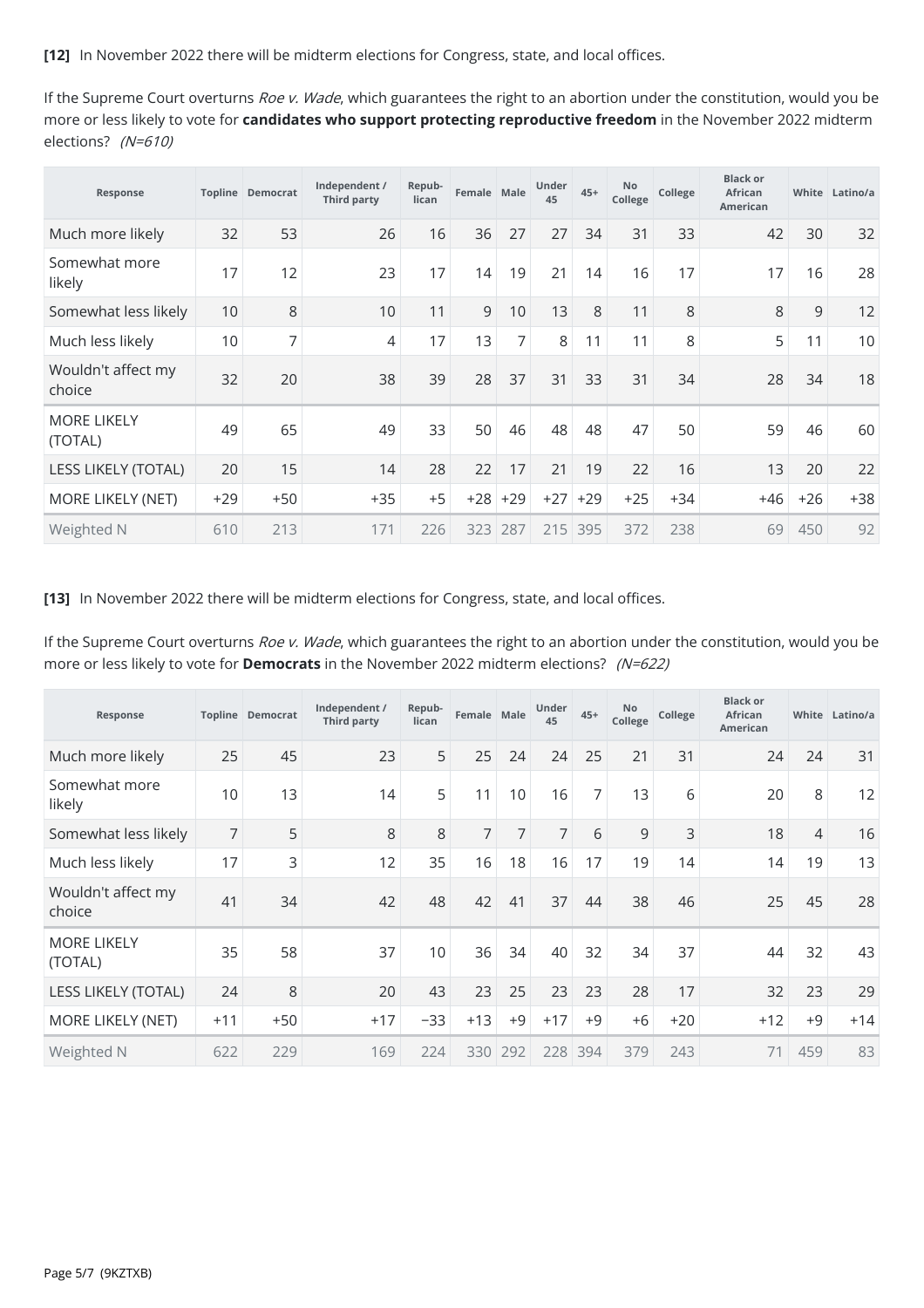**[14]** Lawmakers in Congress are currently considering passing the Women's Health Protection Act, which would protect the right to get an abortion. The proposal would also protect physicians who provide abortions.

| Response               |       | Topline Democrat | Independent /<br>Third party | Repub-<br>lican | Female Male |       | Under<br>45 | $45+$ | No<br>College | College | <b>Black or African</b><br>American |       | White Latino/a |
|------------------------|-------|------------------|------------------------------|-----------------|-------------|-------|-------------|-------|---------------|---------|-------------------------------------|-------|----------------|
| Strongly support       | 40    | 64               | 41                           | 15              | 45          | 34    | 39          | 40    | 39            | 41      | 40                                  | 38    | 48             |
| Somewhat support       | 22    | 20               | 27                           | 21              | 22          | 22    | 25          | 21    | 22            | 22      | 30                                  | 21    | 22             |
| Somewhat oppose        | 11    | 7                | 9                            | 16              | 9           | 13    | 11          | 11    | 11            | 11      | 8                                   | 11    | 10             |
| Strongly oppose        | 19    | 3                | 10                           | 40              | 15          | 23    | 15          | 21    | 17            | 20      | 9                                   | 23    | 11             |
| Don't know             | 9     | 6                | 12                           | 9               | 9           | 8     | 11          | 8     | 11            | 5       | 13                                  | 8     | 9              |
| <b>SUPPORT (TOTAL)</b> | 62    | 84               | 68                           | 36              | 67          | 56    | 64          | 61    | 61            | 63      | 70                                  | 59    | 70             |
| OPPOSE (TOTAL)         | 30    | 10               | 19                           | 56              | 24          | 36    | 26          | 32    | 28            | 31      | 17                                  | 34    | 21             |
| <b>SUPPORT (NET)</b>   | $+32$ | $+74$            | $+49$                        | $-20$           | $+43$       | $+20$ | $+38$       | $+29$ | $+33$         | $+32$   | $+53$                               | $+25$ | $+49$          |
| Weighted N             | 1,236 | 445              | 341                          | 450             | 655         | 581   | 445         | 791   | 753           | 483     | 141                                 | 913   | 178            |

Knowing what you know now, do you support or oppose Congress passing the Women's Health Protection Act?

**[15]** When thinking about government involvement in reproductive rights, which statement comes closest to your view, even if neither is completely right?

| Response                                                                                                                                                                                                                                       |       | Topline Democrat | Inde-<br>pendent<br>/ Third<br>party | Repub<br>lican | Female Male |     | Under<br>45 | $45+$ | No<br>College | College | <b>Black or</b><br>African<br>American | White | Latino/a |
|------------------------------------------------------------------------------------------------------------------------------------------------------------------------------------------------------------------------------------------------|-------|------------------|--------------------------------------|----------------|-------------|-----|-------------|-------|---------------|---------|----------------------------------------|-------|----------|
| Women and their doctors should<br>have control over their medical<br>decisions. The government should<br>not interfere in personal matters<br>like this. Families and individuals<br>should have control over their<br>reproductive decisions. | 71    | 87               | 78                                   | 49             | 74          | 67  | 71          | 70    | 69            | 73      | 70                                     | 70    | 74       |
| The government should be able to<br>make decisions about abortion,<br>especially when it involves<br>protecting the sanctity of human<br>life.                                                                                                 | 22    | 6                | 12                                   | 46             | 17          | 28  | 18          | 24    | 23            | 21      | 16                                     | 25    | 16       |
| Don't know                                                                                                                                                                                                                                     | 7     | 7                | 10                                   | 6              | 9           | 5   | 11          | 5     | 8             | 6       | 14                                     | 5     | 10       |
| Weighted N                                                                                                                                                                                                                                     | 1,236 | 445              | 341                                  | 450            | 655         | 581 | 445         | 791   | 753           | 483     | 141                                    | 913   | 178      |